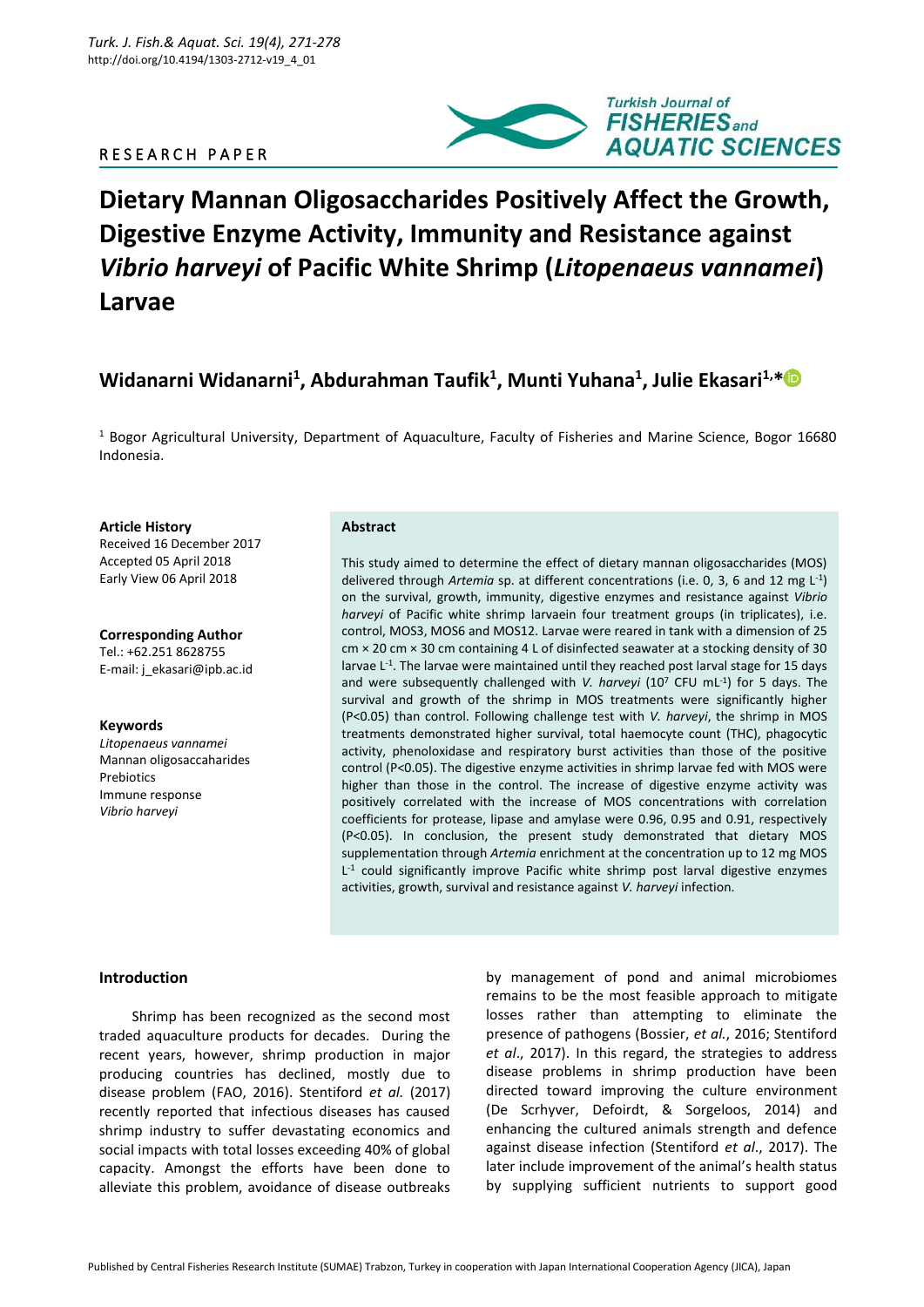growth and robustness (Pohlenz & Gatlin, 2014), applying vaccination and immunostimulation to improve immunity and conditioning the animal's microbiome by probiotics and prebiotics application (Vadstein *et al.*, 2013).

Prebiotics are defined as non-digestible carbohydrates that cannot be digested by the host, but can be metabolized by normal gastrointestinal (GIT) microflora (Manning & Gibson, 2004; Ringø *et al.*, 2010). The administration of prebiotics has been shown to facilitate the growth of beneficial GIT microbes, which have demonstrated some positive effects on the host health and growth, i.e. by decreasing the presence of intestinal pathogens and/or changing the production of health related bacterial metabolites (Sealey, [Conley,](file:///C:/Users/USER/AppData/Local/Temp/Jurnal%20Skripsi/Sealey%20et%20al%202015.pdf)  [& Bensley,](file:///C:/Users/USER/AppData/Local/Temp/Jurnal%20Skripsi/Sealey%20et%20al%202015.pdf) 2015). Mannan oligosaccharides (MOS) are one of the prebiotics groups that have been gaining attention for the application in aquaculture, which are glucomannoprotein complexes derived from the cell wall of yeast, *Saccharomyces cereviceae* (Ringø *et al*., 2010; Torrecillas, Montero, & Izquierdo, 2014). Some beneficial effects of MOS have been recorded so far include enhancing health and growth performance (Sang & Fotedar, 2010a; Sang, Fotedar, & Filer, 2011a), improving gut morphology and microbiota (Daniels *et al*., 2010; Zhang *et al*., 2012), increasing immunity against disease (Rungrassamee *et al*., 2014; Safari, Shahsayani, Paolucci, & Atash, 2014; Sang, Ky, & Fotedar, 2009) and robustness against stress (Liu *et al*., 2013). The applications of MOS as a prebiotic have been reported in some aquaculture species with varying levels of success, including in crustacean such as Pacific white shrimp (Zhang *et al*., 2012; Rungrassamee *et al*., 2014), European lobster (Daniels *et al*., 2010; Daniels, Merrifield, Ringo, & Davies, 2013), spiny lobster (Sang & Fotedar, 2010b; Do Huu & Jones, 2014) and freshwater crayfish (Sang *et al*., 2011a; Mazlum, Yilmaz, Genc, & Guner, 2011), marron (Sang & Fotedar, 2009; Sang & Fotedar, 2010a; Sang, Fotedar, & Filer, 2011b), narrow clawed crayfish (Safari *et al*., 2014) and tiger shrimp (Sang, Kien, & Thanh Thuy, 2014).

Despite the growing evidence of prebiotic beneficial effects on the growth, survival and immune response of various aquaculture species, there are only few studies have been done to explore the effects of prebiotic encapsulation in live food on the larviculture of aquaculture species. On the other hand, the quality of larvae, usually represented by their growth, survival and robustness, is of important aspects in aquaculture; as it may influence not only the performance of hatchery production, but also the performance of grow out production. Prebiotics application at earlier life stage, i.e. in larviculture, has been suggested as a potential strategy to enhance the microbial contribution to larval nutrition, physiology and immunity by steering the microbial community composition and activity in both the larval culture environment and intestinal tract (Vadstein *et al*., 2013). In this context, the present study demonstrated the effect of MOS bioencapsulated in *Artemia* nauplii on Pacific white shrimp (*Litopenaeus vannamei* Boone) post larvae growth performance and immunity. This study used *Artemia* to facilitate the delivery of MOS to the larvae, as it is the most common live food used in shrimp hatchery, which has a compatible size and nutritionally adequate for the larvae. In addition, we also demonstrated the contribution of dietary MOS supplementation on the digestive enzymes activities and RNA/DNA ratios that represented the larvae digestive capacity and growth potential.

#### **Materials and Methods**

#### **Experimental Design**

The present study compared the growth performance and immune response of Pacific whiteleg shrimp larvae fed with *Artemia* naupli enriched with MOS at different concentrations, i.e. 0, 3, 6 and 12 mg L<sup>-1</sup>. In this regard, four groups of treatments in triplicates were applied in the experiment, i.e. control, MOS3, MOS6 and MOS12.

#### **Shrimp Rearing**

The experiment used 12 units of glass aquarium with a dimension of 25×20×30 cm which were placed inside a fibre tank (2×1×0,5 m) previously filled with 100 L of freshwater. This arrangement was done to attain stable water temperature in each replicate tank. Water temperature throughout the experiment was maintained at a range of 30 to  $32^{\circ}$ C by using five units of thermostat. Aeration was provided to each experimental aquarium through an aeration unit connected to an air blower.

Specific pathogen free Pacific white shrimp larvae at mysis 1 stage were obtained from a local hatchery (PT. Suri Tani Pemuka Labuan, Banten Province, Indonesia) and acclimatized at laboratory condition until they reached mysis 3 stage. During this stage, shrimp larvae were fed with *Artemia* nauplii at a range of 3-4 nauplii per larvae per feeding. Thereafter, the larvae (0.25±0.01 mg) were randomly distributed into each experimental tank at a density of 30 shrimp  $L^{-1}$ .

Feeding was performed using *Artemia* nauplii previously enriched with MOS at different concentrations. Feed quantity was gradually increased following the developmental stage of the shrimp at a level ranging from 8 to 10 *Artemia* nauplii per larva per feeding (Nimrat, Boonthai, & Vuthiphandchai, 2011). Feeding was offered 6 times a day at 02.00, 06.00, 10.00, 14.00, 18.00, and 22.00 for 15 days of culture.

#### *Artemia* **Enrichment**

*Artemia* enrichment was performed following the procedures described by Daniels *et al*. (2010) with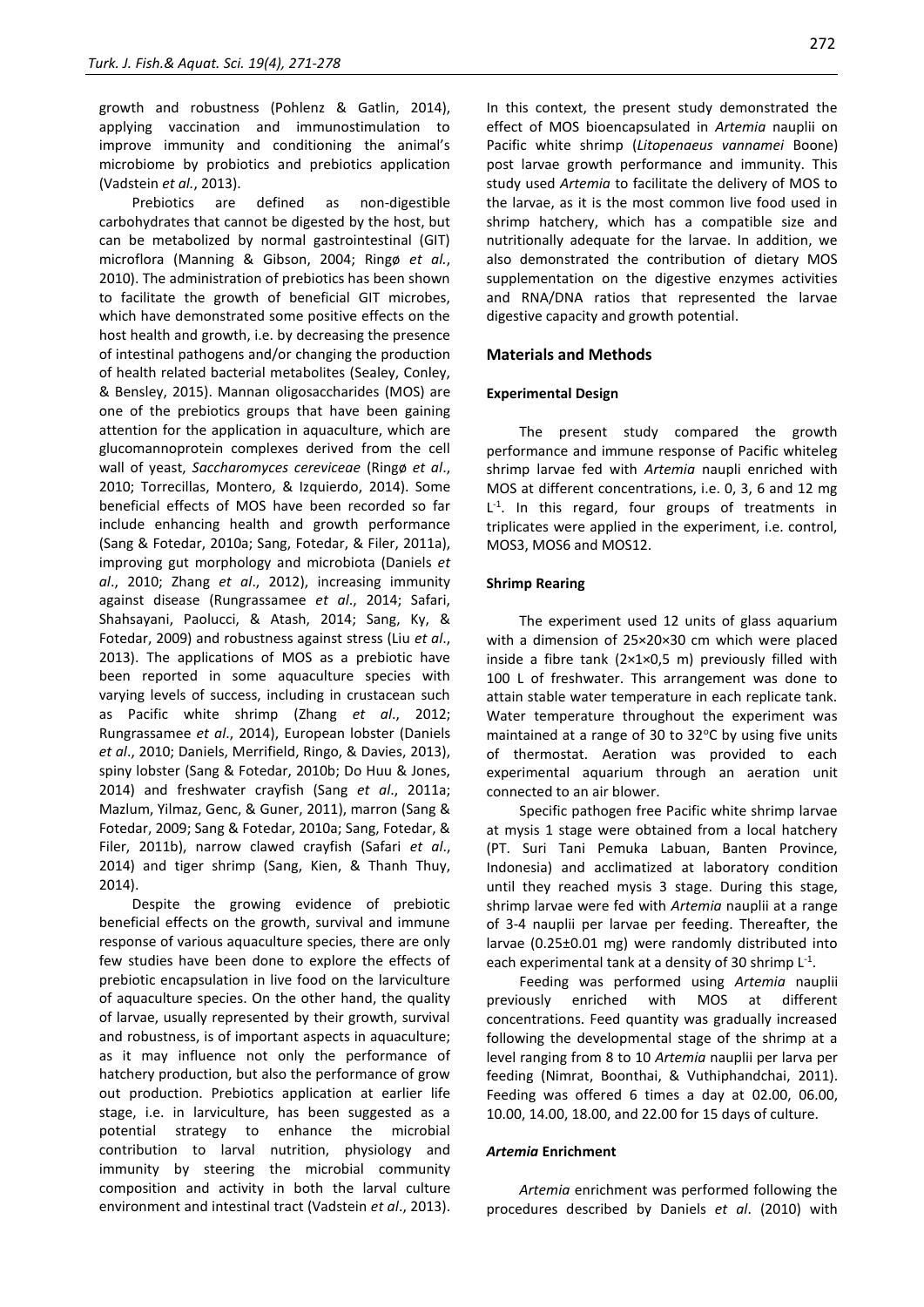some modifications. *Artemia* naupli was obtained by hatching 2 g of *Artemia* cyst (Supreme Plus, US) in 1 L of seawater. Enrichment was performed by adding MOS (BIOMOS, Altech Inc., KY USA) into newly hatched *Artemia* nauplii culture medium (seawater at a salinity of 30 gL<sup>-1</sup>) at a concentration depending on the treatment. *Artemia* nauplii were maintained in prebiotic suspension at a density of 100 individual mL-1 for 4 h. Similar procedure was applied to *Artemia* nauplii provided for the shrimp in control treatment, except there was no prebiotic added to the *Artemia*  culture medium. The nauplii were subsequently collected using a plankton net, rinsed with fresh seawater and directly transferred to the shrimp larvae culture tank or kept in a refrigerator  $(4^{\circ}C)$  for later feeding time that day.

#### **Zoo Technical Parameters**

Shrimp survival, growth, digestive enzymes activities, bacterial count, immune parameters were determined at the final day of experimentation. Shrimp survival was the proportion of survived shrimp at the end of the experiment over the initial number of shrimp at the beginning of the experiment. Specific growth rate was calculated using the following formula:

$$
\text{SGR} = \left[ \frac{t}{\sqrt{Wc}} - 1 \right] \times 100
$$

Where:

SGR = specific growth rate (% day<sup>-1</sup>) Wo= mean initial body weight (mg) Wt= mean final body weight (mg) t = culture period (day)

Absolute growth of length was calculated by subtracting the mean final shrimp body length (mm) by the mean of initial shrimp body length (mm).

Digestive enzymes activities measured in the present study were amylase, protease, and lipase activities by pooling about 25 to 30 shrimps (0.5 g) per replicate tank. Protease and amylase activities were determined following the procedures described in Worthington (1993), whereas lipase activity was determined according to the method described in Borlongan (1990). RNA/DNA ratio in shrimp larvae whole body was measured to evaluate the effect of prebiotic administration on the shrimp growth potential (Tanaka *et al.*, 2007). Three shrimps were collected from each replicate tank and pooled together for RNA and DNA extractions, which were performed using extraction kits ISOGEN (Nippon Gene, Japan)and Puregene (Qiagen), for RNA and DNA isolation, respectively. The concentrations were subsequently measured using DNA/RNA Quant.

#### **Challenge Test**

Upon the completion of the feeding experiment, challenge test was performed using pathogenic *Vibrio harveyi* MR5339 isolated from shrimp infected with luminescent vibriosis(a collection of the Fish Health Laboratory of the Department of Aquaculture, Bogor Agricultural University). Challenge test was carried out on 10 shrimp from each replicate tank placed 15 units of glass container previously filled with 1 L of disinfected seawater with the procedure previously described in Merchie *et al.*, (1998) and Widanarni, Noermala, and Sukenda (2014). The bacterial suspension was added to each container at an initial density of  $10^7$  CFU mL<sup>-1</sup>. On the following day, *V*. *harveyi* suspension was occasionally added to replace loss due to water replacements, which were done on day 1 and 3 of the challenge test period. Feeding during challenge test was done using non-enriched *Artemia* nauplii, which was offered five times a day. Negative control using the shrimp from the control treatment was applied in this test with similar treatment, except no *V. harveyi* suspension was added to the container. Challenge test was performed for 5 days.

#### **Immune Parameters**

Immune parameters were measured after feeding experiment (prior to challenge test) and after the completion of challenge test. Body fluid collection was conducted following the procedures previously described in Tampangallo, Pakidi, and Rantetondok (2012) with some modifications. Briefly, about 0.3 g of larvae (five to six post larvae) were collected from each replicate tank, placed in a pestle and added with 900 µL of precooled anticoagulant solution (30mM trisodium citrate, 0.34 M sodium chloride, 10mM EDTA and 0.12 M glucose, pH of 7.55) (Liu & Chen, 2004). Thereafter, each larva was slightly compressed to let the haemolymph flowing out the shrimp's body and got mixed with anticoagulant solution. The solids were subsequently removed and haemolymph mixture was transferred into new microtube for further analyses. Total haemocyte count (THC) was measured following the procedures described by Yeh and Chen (2009), whereas phagocytic index was measured according to Anderson and Siwicki (1995). Phenoloxidase activity was measured according to Liu and Chen (2004) and Martín *et al.*, (2012) by measuring the formation of dopachrome at an optical density (OD) of 490nm. Phenoloxidaseactivity unit was determined as the formation of dopachrome per 50 µL of homogenates. Respiratory burst was performed according to the procedure described in Song and Hsieh (1994) and Martín *et al*. (2012), which were based on the formation of formazan. Respiratory burst was determined as the formation of blue formazan at an OD of 630 nm per 10 µL of homogenates.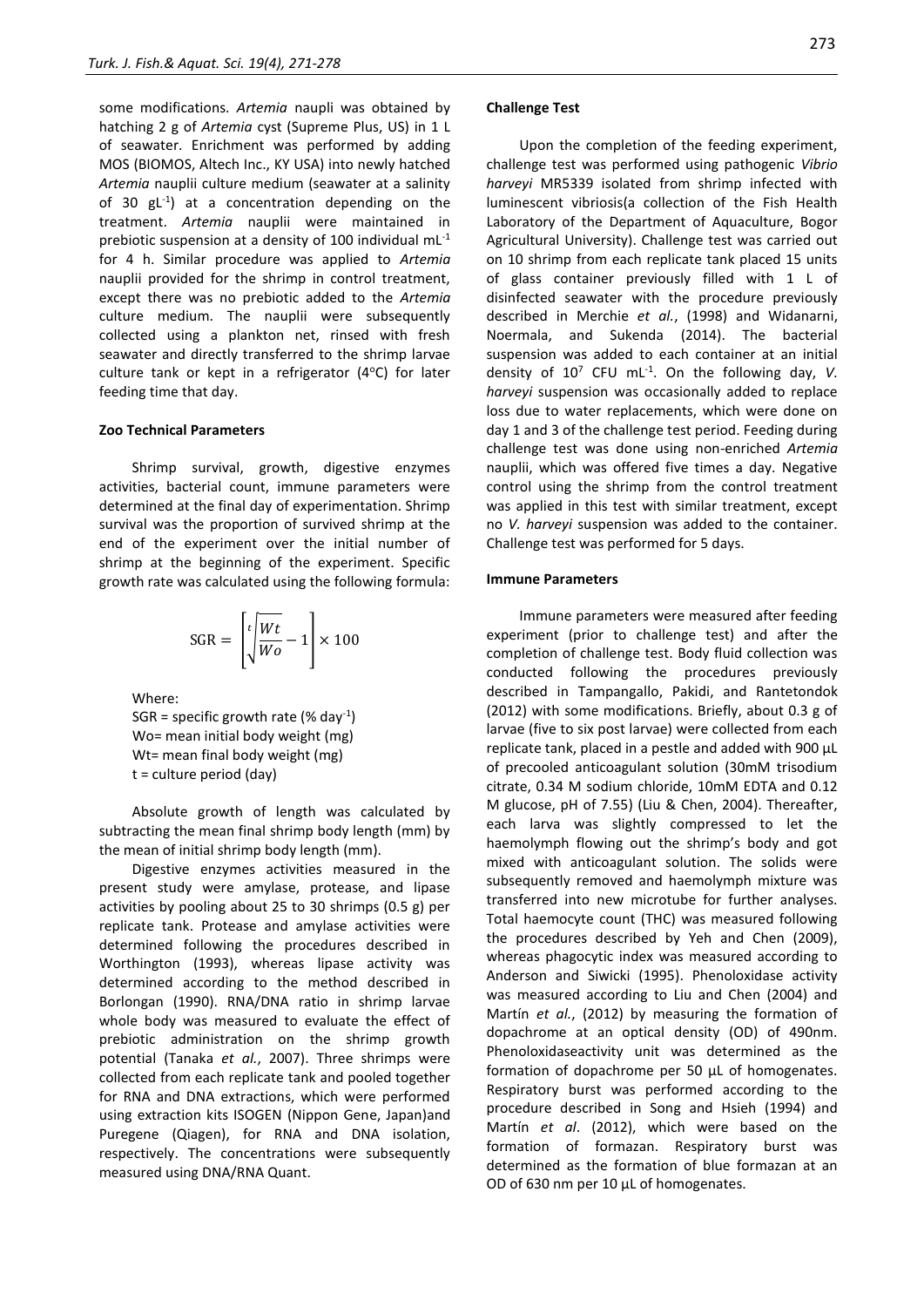#### **Water Quality**

Water temperature in each tank was monitored daily, whereas dissolved oxygen (DO) concentration, pH and salinity were measured weekly. All water quality parameters were in normal range for shrimp larviculture, with the ranges for temperature, DO, pH and salinity were 30-32°C, 3.1-5.4 mg  $L^{-1}$ , 7.8-8.0 and 28-31.8  $g L<sup>-1</sup>$ , respectively.

#### **Data Analyses**

All data was represented in mean values and standar deviation. The distribution and the variance homogeneity of the data were assessed by Kolmogorov-Smirnov test and Levene's test, respectively, and all data were homoscedastic and normally distributed. All data was subsequently subjected to analyses of variance (ANOVA). Significant differences were determined by Duncan post hoc test, whereas coefficient correlations were determined using regression analyses. Statistical analyses were performed using statistical software SPSS version 23.

#### **Results**

# **Larvae Growth Performance**

The highest shrimp survival was observed in MOS12 treatment, which was significantly different from other treatment groups (P<0.05). MOS administrations on shrimp larvae resulted in higher growth as indicated by the significantly higher SGR and shrimp final length (Table 1, P<0.05). The highest growth was observed in shrimp in MOS12 treatment.

# **Digestive Enzyme Activities and RNA/DNA Ratio in Shrimp Larvae**

The digestive enzyme activities in shrimp larvae fed with MOS were higher than those in the control group (Table 2). Furthermore, the increase of digestive enzyme activity was positively correlated with the increase of MOS concentrations with correlation coefficients for protease, lipase and amylase were 0.96, 0.95 and 0.91, respectively (P<0.05). The ratio of RNA/DNA in shrimp with treatment MOS6 and MOS12 were significantly higher than those with the control and MOS3 treatment (P<0.05) (Figure 1).

#### **Immune Parameters and Post Challenged Survival**

After feeding experiment, the immune parameters in treatments with MOS were evidently improved, with the levels increased with the increase of MOS concentrations (Table 3). After challenge test, decreases in all immune parameters were observed

compared to those before challenge test. However, the shrimp immune parameters before and after challenge test showed similar trends, where shrimp fed with MOS-encapsulated *Artemia* nauplii showed higher levels of immune responses (Table 4). This was confirmed by the higher number of shrimp survivors in MOS treatments than that of the positive control following challenge test against *V. harveyi* (Figure 2).

# **Discussion**

To date, most of MOS or other prebiotics studies were performed in juvenile or adult (grow out) stage and only limited information is available on their application in larvae production of aquaculture species. Thereby more research is needed to fully comprehend the efficacy of dietary prebiotics in crustacean larvae production. The application of MOS on crustacean larvae production has been reported so far was done by Daniels *et al*. (2010; 2013) who demonstrated the positive effects of MOS-enriched *Artemia* on the growth and immunity of European lobster postlarvae.

The present study demonstrated that MOS encapsulation using *Artemia* nauplii positively affected the growth performance of shrimp larvae. Although the differences between MOS3 and MOS6 treatments were not significant, it was generally shown that the increase of prebiotic concentrations was concomitant with the increase of shrimp specific growth rate and final total length. Furthermore, the differences in growth potential of the shrimp post larvae amongst the treatments were also demonstrated by the levels of RNA/DNA ratio as an indicator of protein synthesis (Li *et al*., 2013). The positive effects of MOS in improving growth performance were consistent with previous study by Zhang *et al*. (2012) on Pacific white shrimp juveniles.

The underlying modes of actions of dietary MOS on the animal's growth have been reported to this point mostly relates to: 1) the improvement of gut morphology and functionality, i.e. increase of microvilli length and density, higher number of goblet cells, higher production of intestinal mucus, which may facilitate higher capacity for nutrient digestions and absorptions in the animal's intestine (Sang *et al*., 2011a; Zhang *et al*., 2014), 2) the facilitation of beneficial microbiota in the animal's gastrointestinal tract (GIT) that may contribute to the excretion of digestive enzymes and to the alteration in host's nutrients metabolism; 3) the improvement of feed intake by contributing in satiation and appetite signals and regulations (Torrecillas *et al*., 2014). Indeed, our study demonstrated that dietary supplementation of MOS could improve the activity of main digestive enzymes, i.e. protease, lipase and amylase, which may contribute to the increase capacity of nutrient digestion and ultimately resulted in better growth of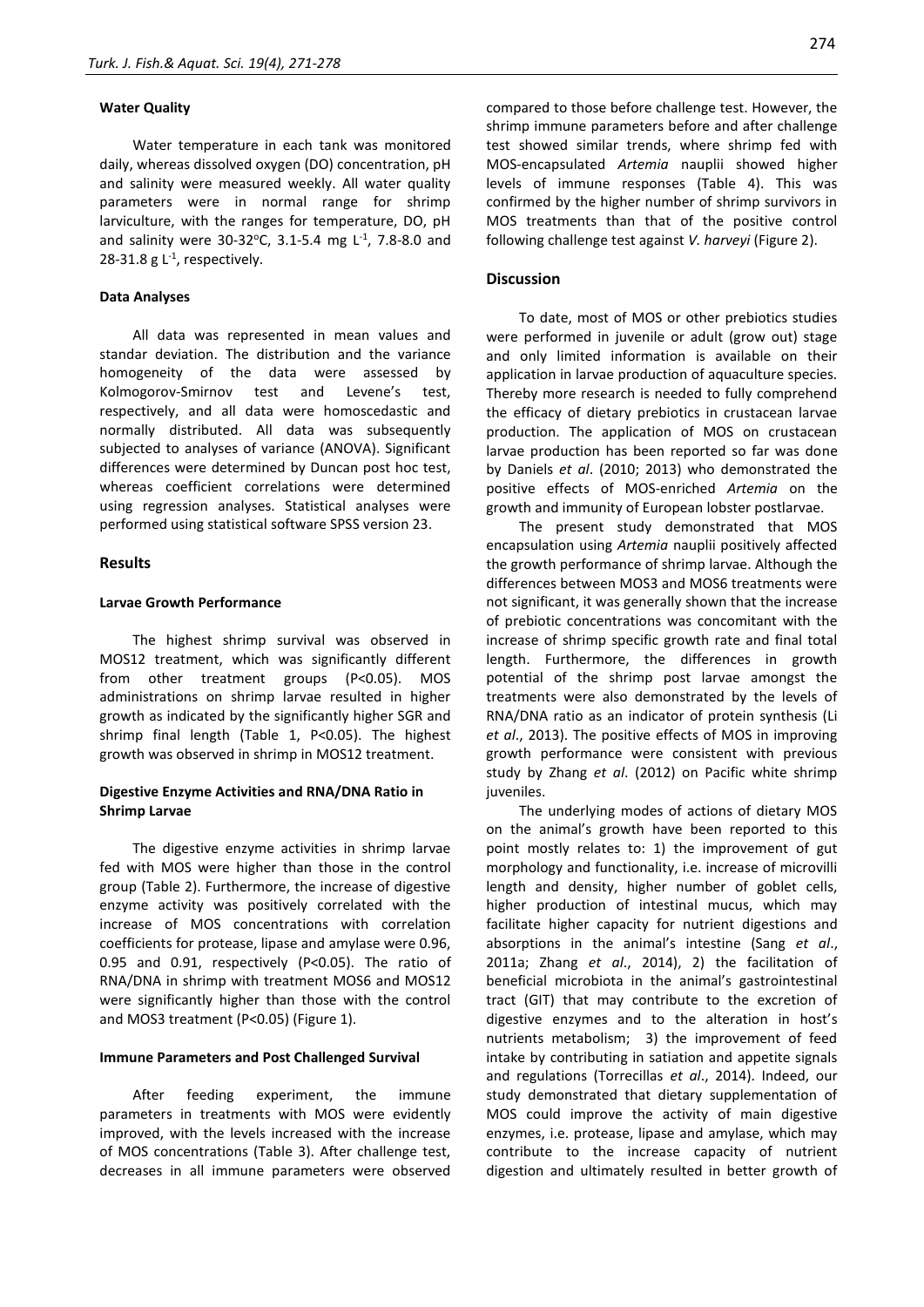the shrimp postlarvae. Previous studies showed that the effect of MOS on digestive enzymes might be different between species or between developmental stages (Torrecillas *et al*., 2014). For instance, Akter, Sutriana, Talpur, and Hashim (2016) reported that dietary MOS supplementation could increase the activity of digestive enzymes in juvenile striped catfish, and attributed this positive effects to the modulation of the animals gut morphology. Sang *et al*. (2011a) showed that MOS could improve the digestive enzyme activity in hepatopancreas and midgut of yabbies (*Cherax destructor*), thus increasing the bioavailability of nutrients in the diet. However, further study is needed to elucidate the role of prebiotics on the digestive enzyme activity.

The enhanced shrimp survival in MOS treatments

might be explained by the enhanced shrimp robustness against stress and immunity against possible disease infection. Indeed, our results showed that following 15 days of dietary MOS treatments, the shrimp total haemocyte count, phagocytic and PO activities and respiratory burst were significantly enhanced. These results confirmed previous study showing that dietary administration of MOS on Pacific white shrimp juvenile resulted in enhanced the shrimp antioxidative capacity and immunocompetence as well as its robustness against ammonia exposure stress (Zhang *et al*., 2014). The elevating immunocompetence and robustness against stress of the shrimp may explain the higher resistance of the shrimp PLs *V. harveyi* challenge, as observed in this study. It is even interesting to note that the shrimp survival in treatment MOS12 was not

**Table 1.**Survival, specific growth rate (SGR) and final length of Pacific white shrimp larvae fed with *Artemia* naupli enriched with MOS at different concentration after 15 days of experimentation

| Treatment         | Survival (%)                  | SGR (%/day)                   | Final body weight (mg)                                                                                                                                                                                                             | Final total length (mm)       |  |
|-------------------|-------------------------------|-------------------------------|------------------------------------------------------------------------------------------------------------------------------------------------------------------------------------------------------------------------------------|-------------------------------|--|
| Control           | $67.78 \pm 3.94$ <sup>a</sup> | 25.08±1.79 <sup>a</sup>       | $8.82 \pm 1.67$ <sup>a</sup>                                                                                                                                                                                                       | $7.30 \pm 0.33$ <sup>a</sup>  |  |
| MOS3              | 71.39±2.93ª                   | $31.44 \pm 1.25^b$            | $16.63 \pm 2.20^b$                                                                                                                                                                                                                 | $10.42 + 0.51$ <sup>b</sup>   |  |
| MOS6              | 76.11±5.09 <sup>a</sup>       | $33.06 \pm 1.27$ <sup>b</sup> | $18.65 \pm 2.44$ <sup>b</sup>                                                                                                                                                                                                      | $10.63 \pm 0.58$ <sup>b</sup> |  |
| MOS <sub>12</sub> | $91.67 \pm 7.95^b$            | $37.19 \pm 2.34$ c            | $20.44 + 5.13b$                                                                                                                                                                                                                    | 12.50±0.88c                   |  |
| $x = 100$         | .                             |                               | $\mathcal{L}$ . The state is the state of the state of the state of the state of the state of the state of the state of the state of the state of the state of the state of the state of the state of the state of the state of th | $   -$                        |  |

\*Different superscript letters following mean values (± standard deviation) indicate significant differences (P<0.05)

**Table 2**. Protease, lipase and amylase activity in Pacific white shrimp larvae fed with *Artemia* enriched with MOS at different density after 15 days of feeding experiment

| Treatment |                               | Enzyme activity               |                               |
|-----------|-------------------------------|-------------------------------|-------------------------------|
|           | Protease                      | Lipase                        | Amylase                       |
|           | $(mU \, mL^{-1} \, min^{-1})$ | $(mU \, mL^{-1} \, min^{-1})$ | $(mU \, mL^{-1} \, min^{-1})$ |
| Control   | $33.7 \pm 0.3^a$              | $88 + 1.5^a$                  | $0.84 \pm 0.004$ <sup>a</sup> |
| MOS3      | $37.7 \pm 0.2^b$              | $104 \pm 1.5^{b}$             | $1.12 \pm 0.002$ <sup>b</sup> |
| MOS6      | $43.9 \pm 0.6$ <sup>c</sup>   | $108 \pm 0.5$ <sup>c</sup>    | $1.13 \pm 0.006^b$            |
| MOS12     | $47.2 \pm 0.2$ <sup>d</sup>   | $119 \pm 0.5$ <sup>d</sup>    | $1.30 \pm 0.006$ c            |

\*Different superscript letters following mean values (± standard deviation) indicate significant differences (P<0.05).



**Figure 1.** RNA/DNA ratio of Pacific white shrimp fed with *Artemia* naupli enriched with MOS at different concentration after 15 days of experimentation. Different letters above different bars indicate significant differences (P<0.05).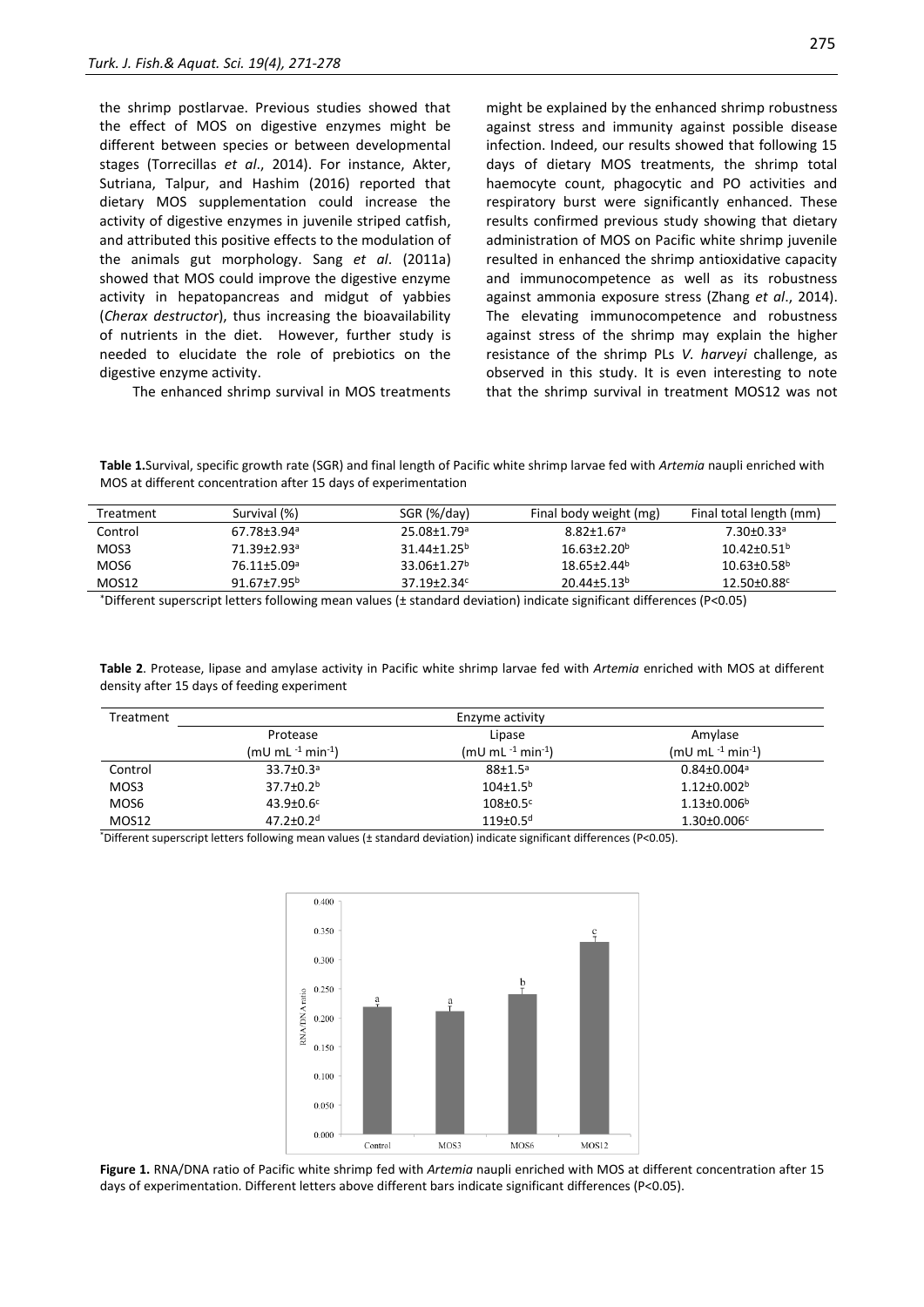significantly different to that of the negative control and that the immune parameters in the after challenge test were still significantly higher in MOS treatments than those of the control indicating the higher defense capacity of the animals against the disease.

Along with the immune system stimulating effects, MOS may also play an important role in blocking pathogen colonization in the animal's GIT. Torrecillas *et al*. (2014) suggested that MOS protection against disease outbreaks maybe associated to the promotion of gut pre-epithelial defense mechanism, i.e. by increasing intestinal goblet cells density and mucus production in the intestinal tract. It has been suggested that mannose could be used as inhibitors of

pathogen adhesion to intestinal cells. Pathogenic bacteria may recognize and adhere to mannan that mimics the specific carbohydrates groups of intestinal cells. As MOS is not digested, it will be removed with the feces and therefore reducing the incidence of the potential disease. In addition, MOS as immune modulator maybe related to the activation of pattern recognition receptors (PRRS) and proteins (PRPs), which further activate the innate immune system (Torrecillas *et al*., 2014). The macrophages and endothelial cell are equipped with mannose receptor that recognizes both self-glycoprotein and microbial glycan ligands. The mannose-containing ligands subsequently induce intracellular signalling cascades

**Table 3.**Total haemocyte count (THC), phagocytic activity, phenoloxidase (PO) activity and respiratory burst (RB) in Pacific white shrimp larvae fed with *Artemia* enriched with MOS at different density after 15 days of feeding experiment

| Treatment | THC $(x10^6 \text{ cell } mL^{-1})$ | Phagocytic activity<br>(%)    | PO activity<br>(OD 490 nm)   | RB<br>(OD 630 nm)             |
|-----------|-------------------------------------|-------------------------------|------------------------------|-------------------------------|
| Control   | $2.90 \pm 0.23$ <sup>a</sup>        | $32.93 \pm 2.55$ <sup>a</sup> | $0.40 \pm 0.11$ <sup>a</sup> | $0.79 \pm 0.04$ <sup>a</sup>  |
| MOS3      | $4.49 \pm 0.80^b$                   | 44.00±11.14 <sup>ab</sup>     | $0.53 \pm 0.05^{ab}$         | $0.94 \pm 0.25$ <sup>ab</sup> |
| MOS6      | 5.41 $\pm$ 0.88 <sup>b</sup>        | 50.67 $\pm$ 9.45 <sup>b</sup> | $0.55 \pm 0.03^b$            | $1.04 \pm 0.01$ <sup>ab</sup> |
| MOS12     | 5.66 $\pm$ 0.75 <sup>b</sup>        | $52.64 \pm 1.18$ <sup>b</sup> | $0.52 \pm 0.05^{ab}$         | $1.12 \pm 0.04^b$             |

\*Different superscript letters following mean values (± standard deviation) indicate significant differences (P<0.05)

**Table 4**. Total haemocyte count (THC), phagocytic activity, phenoloxidase (PO) activity and respiratory burst (RB) in Pacific white shrimp larvae fed with *Artemia* enriched with MOS at different density after challenged with *V. harveyi*

| Treatment     | THC $(x10^6 \text{ cells} \text{ mL}^{-1})$ | Phagocytic activity (%)       | PO                           | RB                           |
|---------------|---------------------------------------------|-------------------------------|------------------------------|------------------------------|
|               |                                             |                               | (OD 490 nm)                  | (OD 630 nm)                  |
| Control (-)   | $4.15 \pm 0.38$ c                           | $37.33 \pm 3.89^b$            | $0.61 \pm 0.01$ <sup>e</sup> | $1.00 \pm 0.02$ <sup>e</sup> |
| Control $(+)$ | $1.20 \pm 0.14$ <sup>a</sup>                | 19.95±4.44ª                   | $0.19{\pm}0.00^{\rm a}$      | $0.21 + 0.02a$               |
| MOS3          | $3.24 \pm 0.11^b$                           | $35.35 \pm 2.56^b$            | $0.35 \pm 0.03^b$            | $0.72 \pm 0.01$ c            |
| MOS6          | $4.06 \pm 0.23$ c                           | 38.38±4.11 <sup>b</sup>       | $0.39 \pm 0.01$ °            | $0.63 \pm 0.04^b$            |
| MOS12         | $4.86 \pm 0.09$ <sup>d</sup>                | $45.04 \pm 1.68$ <sup>c</sup> | $0.42 \pm 0.01$ <sup>d</sup> | $0.86 \pm 0.03$ <sup>d</sup> |

\*Different superscript letters following mean values (± standard deviation) indicate significant differences (P<0.05)



**Figure 2.** The survival of Pacific white shrimp following challenge test with *Vibrio harveyi*. Different letters above different bars indicate significant differences (P<0.05).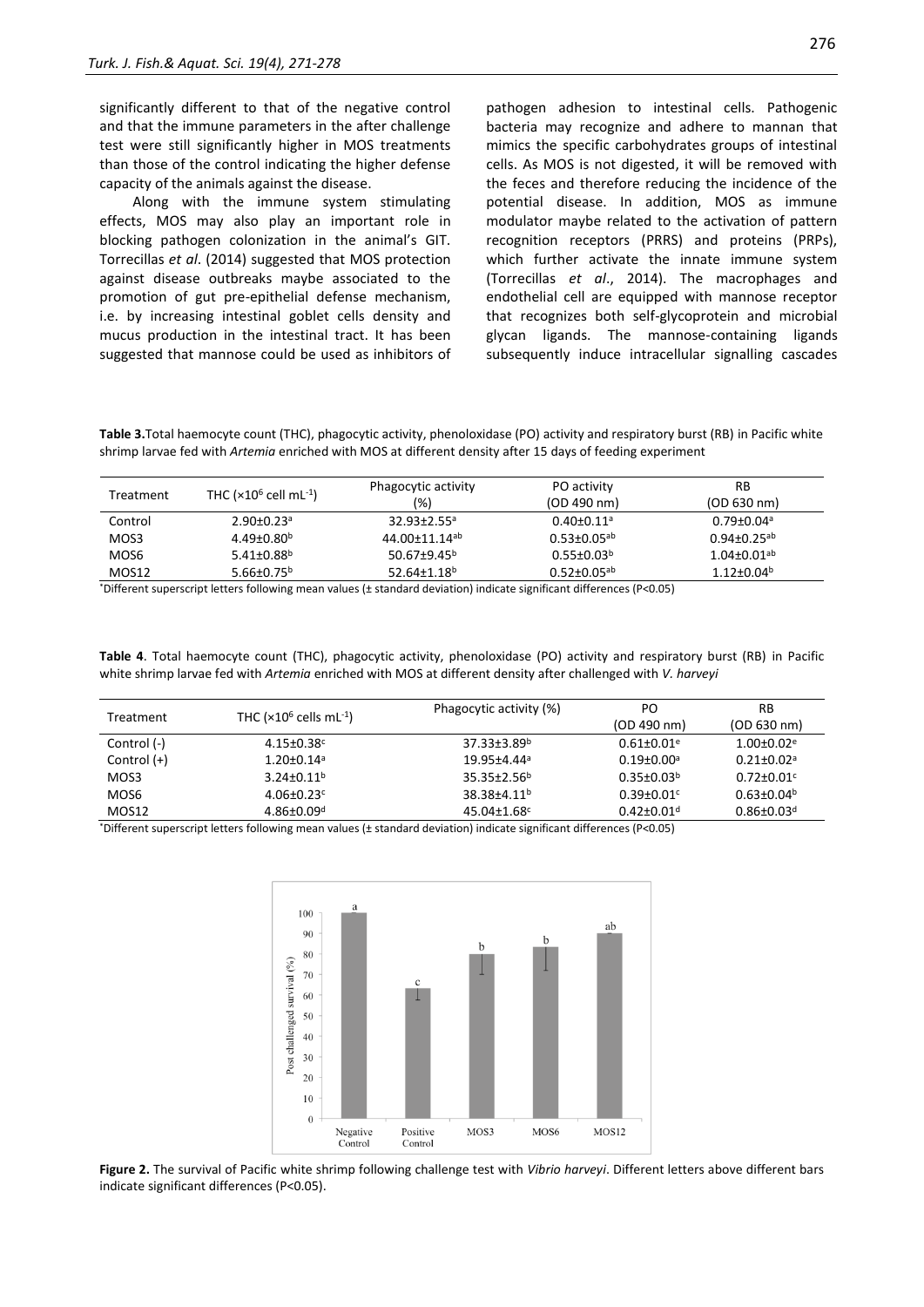that would activate the production of proinflamatory cytokines (Song *et al.*, 2014).

In conclusion, the present study demonstrated that MOS administration through bioencapsulation in *Artemia* nauplii at the concentration up to 12 mg MOS  $L^{-1}$  could improve the digestive capacity, growth, survival and immunity of Pacific white shrimp post larvae against *V. harveyi* infection.

# **References**

- Anderson, D.P., & Siwicki, A.K. (1995). Basic hematology and serology for fish health programs (pp. 185-202). Manila, Phillipines: Fish Health Section, Asian Fisheries Society.
- Akter, M.N., Sutriana, A., Talpur, A.D., & Hashim R. (2016). Dietary supplementation with mannan oligosaccharide influences growth, digestive enzymes, gut morphology, and microbiota in juvenile striped catfish, *Pangasianodon hypophthalmus*. *Aquacult Int.* 24(1), 127-44. https://doi.org/10.1007/s10499-015-9913-8
- Borlongan, I.G. (1990). Studies on the digestive lipases of milkfish, *Chanos chanos*. *Aquaculture*. *89*(3-4), 315-325. [https://doi.org/10.1016/0044-8486\(90\)90135-A](https://doi.org/10.1016/0044-8486(90)90135-A)
- Bossier, P., De Schryver, P., Defoirdt, T.,Ruwandeepika, H.A.D., Natrah, F., Ekasari, J., Toi, H., Nhan, D., Tinh, N., Pande, G., Karunasagar, I., & Van Stappen, G. (2016). Microbial community management in aquaculture. *Procedia Food Science*. 6, 37-39. <https://doi.org/10.1016/j.profoo.2016.02.007>
- Daniels, C.L., Merrifeild, D.L., Boothroyd, D.P.,Davies, S.J, Factor, J.R., & Arnold, K.E. (2010). Effect of dietary *Bacillus* spp. and mannan oligosaccharides (MOS) on Europe lobster (*Homarus gammarus* L.) larvae growth performance, gut morphology and gut microbiota. *Aquaculture*. 304(1-4), 49-57.

<https://doi.org/10.1016/j.aquaculture.2010.03.018>

- Daniels, C.L., Merrifield, D.L., Ringø, E., & Davies, S.J. (2013). Probiotic, prebiotic and synbiotic applications for the improvement of larval European lobster (*Homarus gammarus*) culture. *Aquaculture*. *416-417*, 396-406. <https://doi.org/10.1016/j.aquaculture.2013.08.001>
- De Schryver, P., Defoirdt, T., & Sorgeloos, P. (2014). Early mortality syndrome outbreaks: a microbial management issue in shrimp farming? *PLoS Pathogens*10 (4): e1003919.

https://doi.org/10.1371/journal.ppat.1003919

Do Huu, H., & Jones, C.M. (2014). Effects of dietary mannan oligosaccharide supplementation on juvenile spiny lobster *Panulirus homarus* (Palinuridae). *Aquaculture*. *432*, 258-264.

<https://doi.org/10.1016/j.aquaculture.2014.05.013>

- FAO. (2016). *The State of World Fisheries and Aquaculture 2016. Contributing to food security and nutrition for all*  (pp 200)*.* Rome.
- Li, J., Haga, Y., Masuda, R., Takahashi, K., Ohta, H., Ishida, S., & Satoh, S. (2013). Growth, Survival, Digestive Enzyme Activities, and RNA/DNA Ratio in Japanese Flounder *Paralichthys olivaceus* Larvae Fed Live Food and Casein Peptide-and Fish Meal-Based Microdiets. *Aquaculture Science*.61(1), 81-93.

<https://doi.org/10.11233/aquaculturesci.61.081>

Liu, B., Xu, L., Ge, X.,Xie, J., Xu, P., Zhou, Q., Pan, L., & Zhang, Y. (2013). Effects of mannan oligosaccharide on the physiological responses, HSP70 gene expression and disease resistance of Allogynogenetic crucian carp (*Carassius auratus* gibelio) under *Aeromonas hydrophila* infection. *Fish Shellfish Immun*.34(6), 1395- 1403[.https://doi.org/10.1016/j.fsi.2013.02.028Get](https://doi.org/10.1016/j.fsi.2013.02.028) 

Liu, C.H., & Chen, J.C. (2004). Effect of ammonia on the immune response of white shrimp *Litopenaeus vannamei* and its susceptibility to *Vibrio alginolyticus*. *Fish Shellfish Immun*. *16*(3), 321-334.

[https://doi.org/10.1016/S1050-4648\(03\)00113-X](https://doi.org/10.1016/S1050-4648(03)00113-X)

- Manning, T.S., & Gibson, G.R. (2004). Prebiotics. *Best Practice & Research Clinical Gastroenterology*. 18(2), 287- 29[8.https://doi.org/10.1016/j.bpg.2003.10.008](https://doi.org/10.1016/j.bpg.2003.10.008)
- Martín, L., Castillo, N.M., Arenal, A.,Rodriguez, G., Franco, R., Santiesteban, D., Sotolongo, J., Forrellat, A., Espinosa, G., Carrilo, O., & Cabrera, H. (2012). Ontogenetic changes of innate immune parameters from eggs to early postlarvae of white shrimp *Litopenaeus vannamei* (Crustacea: Decapoda). *Aquaculture*.358-359, 234- 23[9.https://doi.org/10.1016/j.aquaculture.2012.05.005](https://doi.org/10.1016/j.aquaculture.2012.05.005)
- Mazlum, Y., Yilmaz, E., Genç, M.A., & Guner, O. (2011). A preliminary study on the use of mannan oligosaccharides (MOS) in freshwater crayfish, *Astacus leptodactylus* Eschscholtz, 1823 juvenile diets. *Aquacult Int*. *19*(1), 111-119. https://doi.org/10.1007/s10499- 010-9345-4
- Merchie, G., Kontara, E., Lavens, P., Robles, R., Kurmaly, K., & Sorgeloos, P. (1998). Effect of vitamin C and astaxanthin on stress and disease resistance of postlarval tiger shrimp, Penaeus monodon (Fabricius). Aquac Res. 29(8), 579-585.

http://onlinelibrary.wiley.com/doi/10.1046/j.1365- 2109.1998.00245.x/full

- Nimrat, S., Boonthai, T., & Vuthiphandchai, V. (2011). Effects of probiotic forms, compositions of and mode of probiotic administration on rearing of Pacific white shrimp (*Litopenaeus vannamei*) larvae and postlarvae. *Animal Feed Science and Technology*.169(3-4), 244- 25[8.https://doi.org/10.1016/j.anifeedsci.2011.07.003](https://doi.org/10.1016/j.anifeedsci.2011.07.003)
- Pohlenz, C., & Gatlin, D.M. (2014). Interrelationships between fish nutrition and health. *Aquaculture*.431, 111- 11[7.https://doi.org/10.1016/j.aquaculture.2014.02.008](https://doi.org/10.1016/j.aquaculture.2014.02.008)
- Ringø, E., Olsen, R.E., Gifstad, T.Ø.,Dalmo, R.A., Amlund, H., Hemre, G.-I., & Bakke, A.M. (2010). Prebiotics in aquaculture: a review. Aquacult Nutr.16(2), 117-136. http://onlinelibrary.wiley.com/doi/10.1111/j.1365- 2095.2009.00731.x/full
- Rungrassamee, W., Kingcha, Y., Srimarut, Y., Maibunkaew, S., Karoonuthaisiri, N., & Visessanguan, W. (2014). Mannooligosaccharides from copra meal improves survival of the Pacific white shrimp (*Litopenaeus vannamei*) after exposure to *Vibrio harveyi*. *Aquaculture*. *434*, 403-410.

<https://doi.org/10.1016/j.aquaculture.2014.08.032>

- Safari, O., Shahsavani, D., Paolucci, M., & Atash M.M.S. (2014). Single or combined effects of fructo-and mannan oligosaccharide supplements on the growth performance, nutrient digestibility, immune responses and stress resistance of juvenile narrow clawed crayfish, *Astacus leptodactylus* leptodactylus Eschscholtz, 1823. *Aquaculture*. 432: 192-203. <https://doi.org/10.1016/j.aquaculture.2014.05.012>
- Sang, H.M., Ky, L.T., & Fotedar, R. (2009). Dietary supplementation of mannan oligosaccharide improves the immune responses and survival of marron, *Cherax tenuimanus* (Smith, 1912) when challenged with